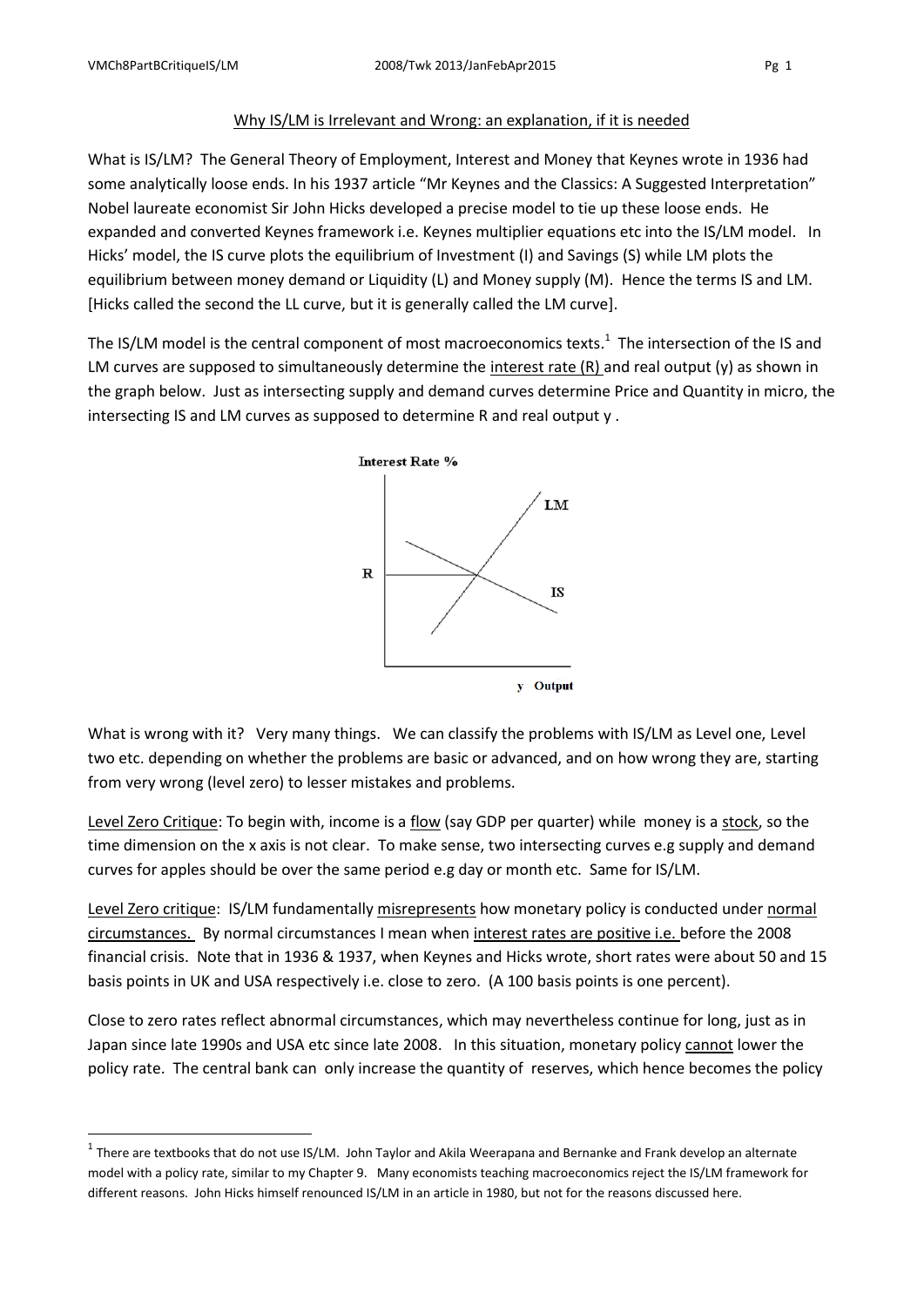**.** 

variable. This broadly corresponds to what is now called 'quantitative easing'. The limited relevance of IS/LM for such abnormal circumstances calls for separate analysis.

The discussion in Chapter 8 of my book MIFA and here pertains to normal circumstances. As drawn in MIFA Chart 8.3.1 "Targeting Reserves versus Targeting the Interest Rate" the central bank has two alternative options. It can fix R and let Bank Reserves vary endogenously. This is what is normally done. The other option is that it can fix the relevant measure of Bank Reserves (let us call it **BKR)** and let R vary endogenously in response to shifts in D i.e. the demand curve for Bank Reserves (BKR).

Monetary policy changes: In the first case below the central bank decides the policy rate change e.g. Jan 15<sup>th</sup> 2015 when the Reserve Bank of India (RBI) lowered the repo rate from 8% to 7.75% (attachment). The central bank then supplies whatever extra BKR are required to clear the market at the new rate. BKR is thus endogenous. However, suppose RBI announces increase in say Rs 50 crs of BKR. This is similar to a downward shift in the LM curve. (The difference is that here we look at demand and supply just of bank reserves BKR in determining R, but the LM curve looks at total demand and money supply in the whole economy, which is misleading.) When BKR goes up by 50 crs, R will fall endogenously to some new rate R' shown below, depending on the slope of the demand curve for BKR.



According to the IS/LM model policy is conducted the second way.<sup>2</sup> This is factually wrong. Ordinary persons who watch TV or read the newspaper know that monetary policy is about interest rate changes. Fortunately, some macro economists are also aware of this level zero problem with IS/LM! The noted Berkeley macroeconomist Brad de Long in an article "A Macroeconomics Textbook Manifesto" as long back as 2000 wrote down on his blog what he considered should be seven features of a good text.<sup>3</sup> Here I cite and comment on the relevant feature five of his article,

Point 5 from Brad de Long's textbook Manifesto "Downplay the LM curve"… You can see the contortions that people get themselves into... convince students of the applicability of the IS-LM framework for understanding macroeconomic events. Smart students notice this incongruity. They wonder what is going on. Other students don't

 $2$  In the IS/LM model the variable is not the demand for bank reserves as here but something broader i.e the total demand for money by the public, a complicated issue since there is no clear definition of what is the money supply. In my Chap 8 there is a clear variable: BKR. We can ignore this Level one issue right now.

 $3$  I have written a fuller Comment/Response to de Long, posted on my website, or available upon request. Coincidentally, an alternative to IS/LM with the interest rate as the policy variable, I first developed in a study for RBI in June 2000.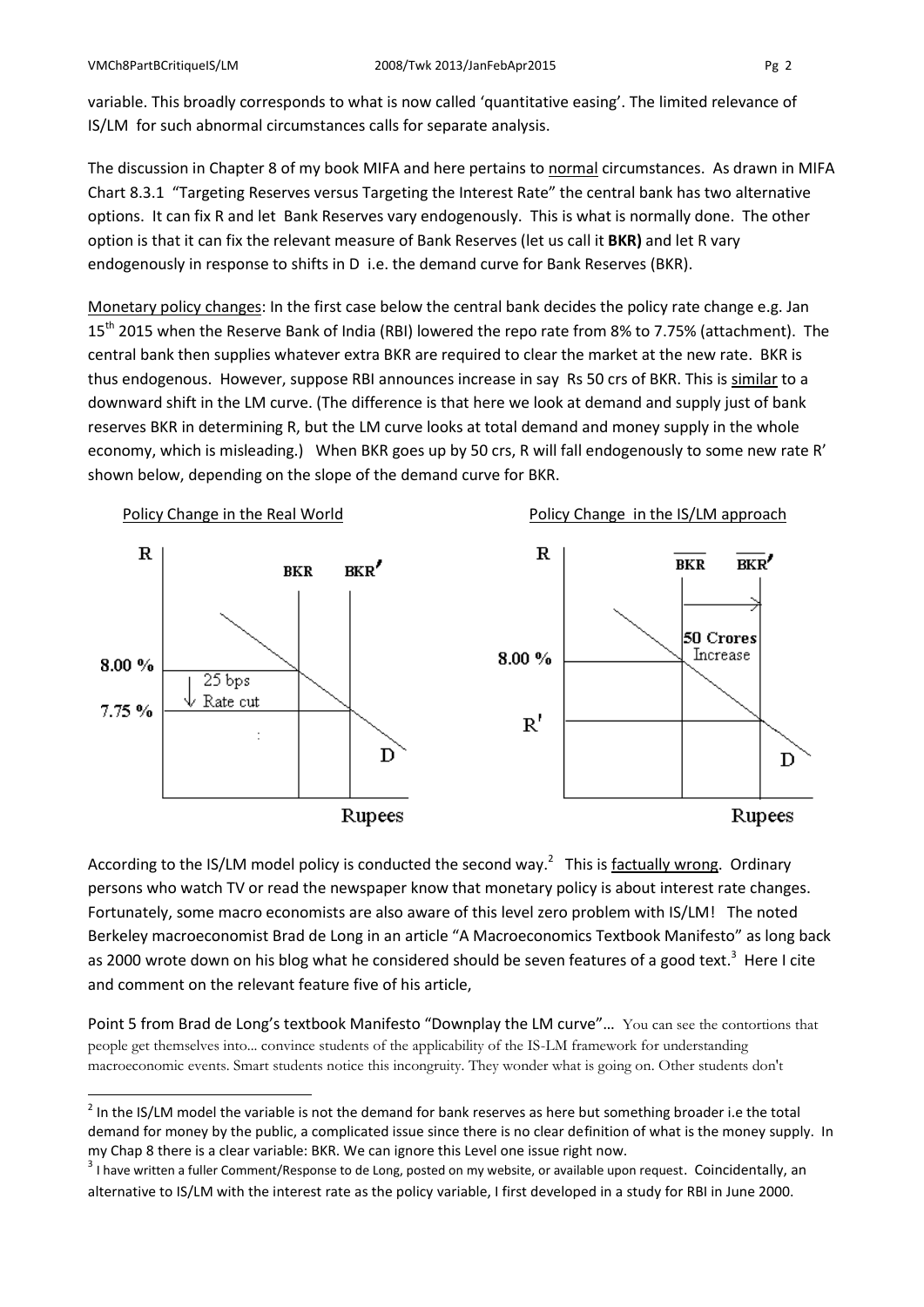wonder, but then they have a very hard time understanding the newspaper: "why," they ask, "does the newspaper talk about interest rate changes instead of shifts in the LM curve?" Brad de Long. (My comment on this: I wish more students would ask this question, and more so other professors teaching macro!)

Below is the flawed justification provided by Mankiw for IS/LM, then my comments in red font.

"Sec 11.1: What is the Fed's Policy Instrument – The money supply or the interest rate? **Our** analysis of monetary policy has been based on the assumption that the Fed influences the economy by controlling the money supply i.e. shifts in the LM curve. By contrast, when the media report on changes in Fed policy, they often just say that the Fed has raised or lowered interest rates. Which is right? Even though these two views may seem different, both are correct, and it is important to understand why….. In recent years, the Fed has used the *federal funds rate*—as its short-term policy instrument." Mankiw 6th ed.pg 313. (Note: Latest edition 2012 his defence of IS/LM is milder. VM)

## Mankiw is wrong, first analytically and then factually regarding the validity of IS/LM.

Analytically: First and foremost, targeting the interest rate versus bank reserves are not views, but operating procedures in the inter bank market. Just as you cannot simultaneously drive a car and two wheeler, you cannot simultaneously target the interest rate and the money supply. There can be only one vehicle or operating procedure. One can have a view as to which procedure is better, but that is an entirely subsequent matter.

More specifically, if BKR is exogenous, R is endogenous, and vice versa, just as for Price and Quantity in microeconomics. Mankiw is trying to justify the use of IS/LM by saying that, if both procedures lead to the same result, are they not equivalent? Is not fixing BKR the same thing as indirectly fixing R? Let us discuss this.

Algebraically, suppose the demand curve for Bank Reserves is BKR =  $\alpha - \beta^*$ RATE. Then R or RATE is just a linear transformation of above. In the RBI case discussed, the equivalence implies that when the central bank increases BKR by say Rs. 50 crs, the equivalent fall in the repo rate is say 25 bps, depending on the values of α and β. For it to achieve this target of 25 bps cut, the central bank should know the α and β of the demand curve for BKR. But it does not. And why not simply target R directly?

Further, the demand curve for bank reserves is stochastic, not deterministic i.e. BKR =  $\alpha$  -  $\beta$ \*RATE + Error. Now errors or shifts in BKR at any given R will occur due to say quarterly tax payment outflows on a certain day. Hence the demand curve for BKR shifts randomly and hugely most of the time. Then the rate R corresponding to a Rs 50 crs increase in BKR might end up at say 7.55% or 7.95% and not 8%. At the open market desk, the economic outcomes of the two procedures are different, and much more so as the effects of the alternative procedures cumulate across the wider economy.

## Second factually: Let us evaluate the following passage from Mankiw:

Sec 18.1: Financial Innovation, Near Money and the Demise of the Monetary Aggregates. "In Feb 1993, Fed Chairman Alan Greenspan announced that the Fed would pay less attention to the monetary aggregates that it had in the past… Since then, the Fed has conducted policy by setting a target for the *federal funds rate…..* It adjusts the target interest rate in response to changing economic conditions." Mankiw  $6<sup>th</sup>$  edition pg 525

Mankiw suggests that after 1993 Fed moved to interest rate procedure: As a purely factual matter, except during October 1979 to August 1982, the Fed Funds rate has generally been the instrument or operating target from 1950 onwards. However, from Feb 1994 onwards, the Fed disclosed its fed funds target rate. The disclosure was new, not the target rate. In late 1990s the Federal Reserve Board in Washington D.C. even stopped publishing money supply data! Besides there are several money supply measures, but just one policy rate. All Central Banks use the policy rate as the operating target, pointing to the global invalidity of IS/LM. At quarterly or annual frequency some money supply measure can and has been used as an intermediate target, but very rarely as the overnight money market operating target.